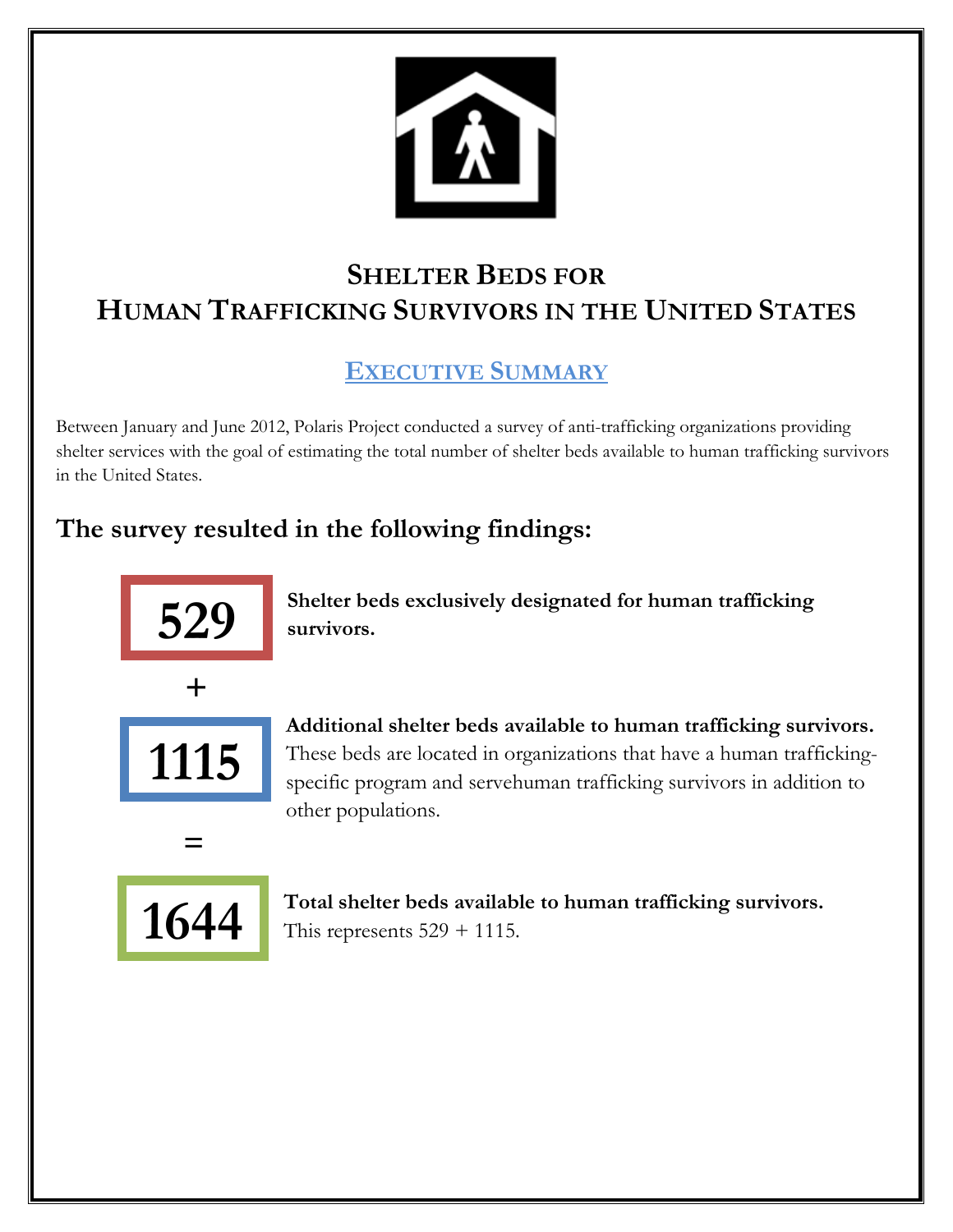## **METHODOLOGY**

Polaris Project receives hotline calls from and on behalf of human trafficking survivors every day and shelter is the most frequent referral request. Human trafficking-specific shelters and programs are especially rare for male survivors. In the absence of human trafficking-specific shelter options, survivors rely on shelters that servethe homeless, domestic violence survivors, at-risk youth, and other vulnerable populations. However, human trafficking survivors also need specialized services that are not always available at these facilities, and survivors may not always meet the required criteria to access services. Polaris Project undertook this survey in order to more precisely identify gaps in shelter provision for human trafficking survivors.

**Goal:** This survey is intended to estimate the total number of shelter beds available to human trafficking survivors in the United States at the time of the survey.

**Approach:** The survey was administeredby Polaris Project staff between January and June 2012. We contacted approximately 150shelters with anti-trafficking programs throughout the United States and the U.S. Territories.

In conducting the survey, Polaris Project contacted each organization by phone to determinethe total number of shelter beds available to human trafficking survivors. We also inquired as to the type of shelter, survivor populations served at each location, and any requirements or restrictions surrounding age, immigration status, gender, and the type of trafficking he/she experienced.

**Definitions:** For the purposes of this survey, a shelter bed refers to any bed that is available for at least one overnight stay and affiliated in some way with a non-governmental, non-profit organization that serves human trafficking survivors, exclusively or through a human trafficking-specific program or funding stream. The organizations may provide shelter in house or through a formal partnership with another shelter facility. In some cases, a shelter bed may belocated outside of a traditional shelter facility, provided that the primary organization maintainsa formal partnership with the entity that manages the bed.

While Polaris Project learned of many organizations that have the capacity tocoordinate shelter for human trafficking survivors, the survey results exclusively includebeds affiliated with:

- $\checkmark$  Single-issue anti-trafficking organizations that provide shelter to human trafficking survivors;
- $\checkmark$  Victim services organizations with a human trafficking-specific program or funding streamthat provide shelter to human trafficking survivors as well as other vulnerable populations;
- $\checkmark$  Victim services organizations with shelter that have reserved one or more beds for human trafficking survivors.

The survey does not include beds affiliated with:

- $\neq$  Anti-trafficking organizations that coordinate shelter for human trafficking survivors or provide linkage services to local shelters that do not have a human trafficking-specific program;
- $\neq$  Victim services organizations with shelter that have served human trafficking survivors in the past and are willing to accommodate survivors on a case-by-case basis, but do not have a program or funding specifically dedicated to serving survivors of human trafficking;
- $\neq$  Anti-trafficking organizations that are in the process of opening a shelter;
- $\neq$  Exclusively government-run facilities.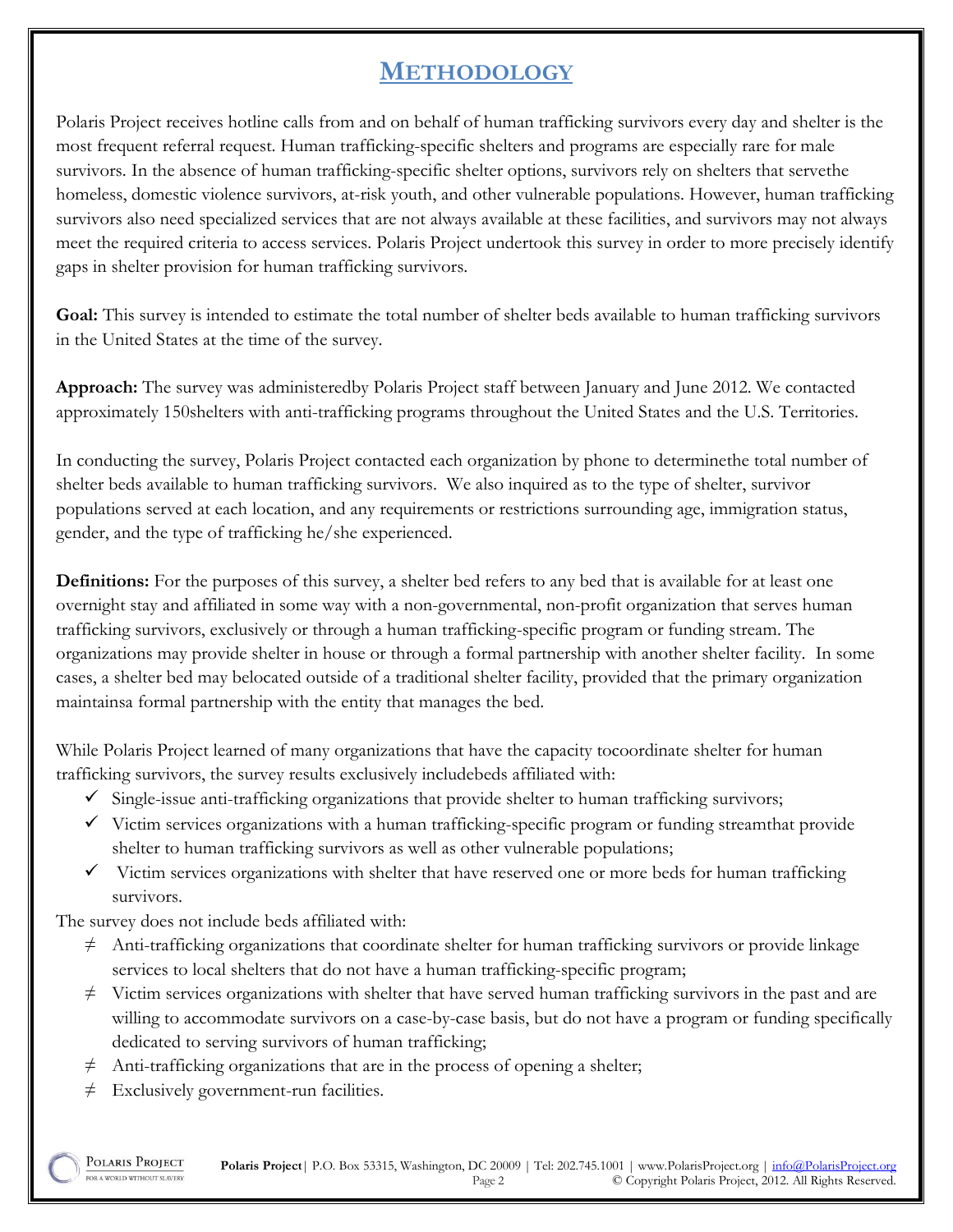## **IMPORTANT POINTS TO NOTE**

#### **The list of shelters is not exhaustive.**

- Polaris Project maintains a national referral database from which we drew organizations to be included in the survey. We also contacted organizations that were not previously in the database but which we learned of in the process of the surveyor from other partners in the field. However, there may be additional organizations in the United Stateswith beds for survivors of human traffickingthatare not included in the survey. If you are aware of shelter beds not included in this survey, please contact the National Human Trafficking Resource Center (NHTRC) at [NHTRC@polarisproject.org.](mailto:NHTRC@polarisproject.org)
- The number of organizations with funding for human trafficking beds as well as the number of survivors each organization is able to house is constantly changing.

#### **This survey is time-limited.**

- The results of this survey reflect the number of beds that were counted between January 2012and June 2012 during the administration of the survey.
- Though there are several anti-trafficking shelters opening in the near future and many organizations in the process of procuring funding to servehuman trafficking survivors, those organizations and beds were not counted during this survey.

#### **Inclusion in this list does not indicate endorsement by Polaris Project.**

 In the process of conducting this survey, Polaris Project did not vet, evaluate, or approve any of the organizations included. Any information provided hereinshould not be interpreted as endorsement of or recommendation for ashelter by Polaris Project.

#### **The number of organizations counted in this survey does not equate to the number of organizations serving human trafficking survivors.**

 There are many organizations across the United States that provide comprehensive social services to survivors of human trafficking but are not included in this list, based on the inclusion criteria on page 2.

#### **Organizations have varying requirements for survivors to qualify for shelter.**

- The survey tracks basic demographic criteria required to access each shelter, including age, gender, nationality (foreign national or U.S. citizen), as well as type of human trafficking experienced (sex and/or labor).Some shelters may have more specific requirementsfor their shelter residents that are not reflected in the final bed count.Some examples include:
	- Some shelters may restrict services to specific age ranges. A shelter that serves minors and adults may be restricted to survivors between ages 16-22, while another shelter that serves minors may be open to survivors between ages 11-17.
	- Some shelters have faith-based requirements for residents, such as mandatory spiritual counseling or attendance at religious services.
	- Some shelters that serve minors require that the minor is emancipated or that  $\frac{h}{k}$  he obtain parental consent or placement by a law enforcement or government agency before being accepted as a resident.

POLARIS PROJECT **Polaris Project**| P.O. Box 53315, Washington, DC 20009 | Tel: 202.745.1001 | www.PolarisProject.org | info@PolarisProject.org FOR A WORLD WITHOUT SLAVERY Page 3 © Copyright Polaris Project, 2012. All Rights Reserved.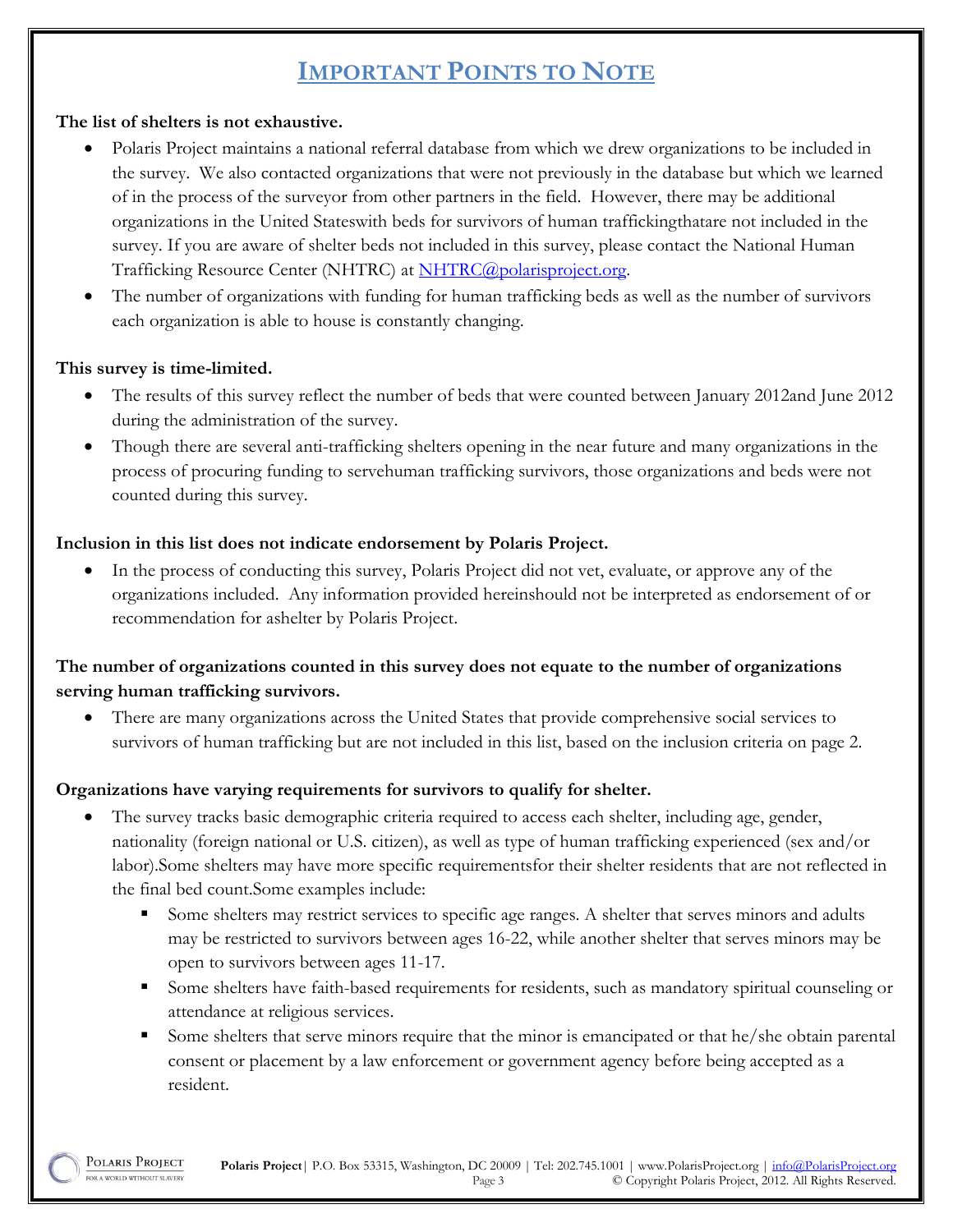#### **This survey does not include all types of housing arrangements for human trafficking survivors.**

- Some organizations assist human trafficking survivors by providing hotel voucherswhen there are no available beds.However, as these are not specific beds or locations, and as there is no set number of hotel beds available for survivors using these vouchers, this type of shelter option was not included in the final bed count. Polaris Project did not count the total number of organizations providing this service.
- The Department of Health and Human Services (HHS), Office of Refugee Resettlement (ORR) administers two programs, the Unaccompanied Refugee Minors Program (URM) and Unaccompanied Children's Services (UCS), that operate shelter facilities or provide placement in shelter or foster care for unaccompanied foreign national minors in the United States, which may include human trafficking survivors. These shelter options were not included in this survey.
- Though there arevariousfaith-based organizations, volunteer groups, and individual community members who are willing to shelter human trafficking survivors in their own homes, Polaris Project did not include these informal community placements in the shelter survey.

#### **Not all organizations with shelter responded to the survey.**

• Polaris Project was unable to reach about 13 agencies by phone or email during the time period allotted for the survey. Although they may offer beds to human trafficking survivors or know of other shelters that reserve beds for this population, those numbers were not included in the final bed count<sup>1</sup>.

<sup>1</sup>Organizations that were not able to be reached in the time frame of the survey include Project Respect (Madison, WI), Center for Young Women's Development (San Francisco, CA), Crisis House (El Cajon, CA), Casa Libre/Freedom House (Los Angeles, CA), Wichita Children's Home (Wichita, KS), Beauty From Ashes (Fort Myers, FL), Sacred Beginnings (Wyoming, MI), Center for the Pacific Asian Family Emergency Shelter (Los Angeles, CA), Rahab's Hideaway (Hilliard, OH), Larkin Street Youth Services (San Francisco, CA), Huckleberry House (San Francisco, CA), Dreamcatcher (San Francisco, CA), Freedom to Thrive (Birmingham, AL).



 $\overline{a}$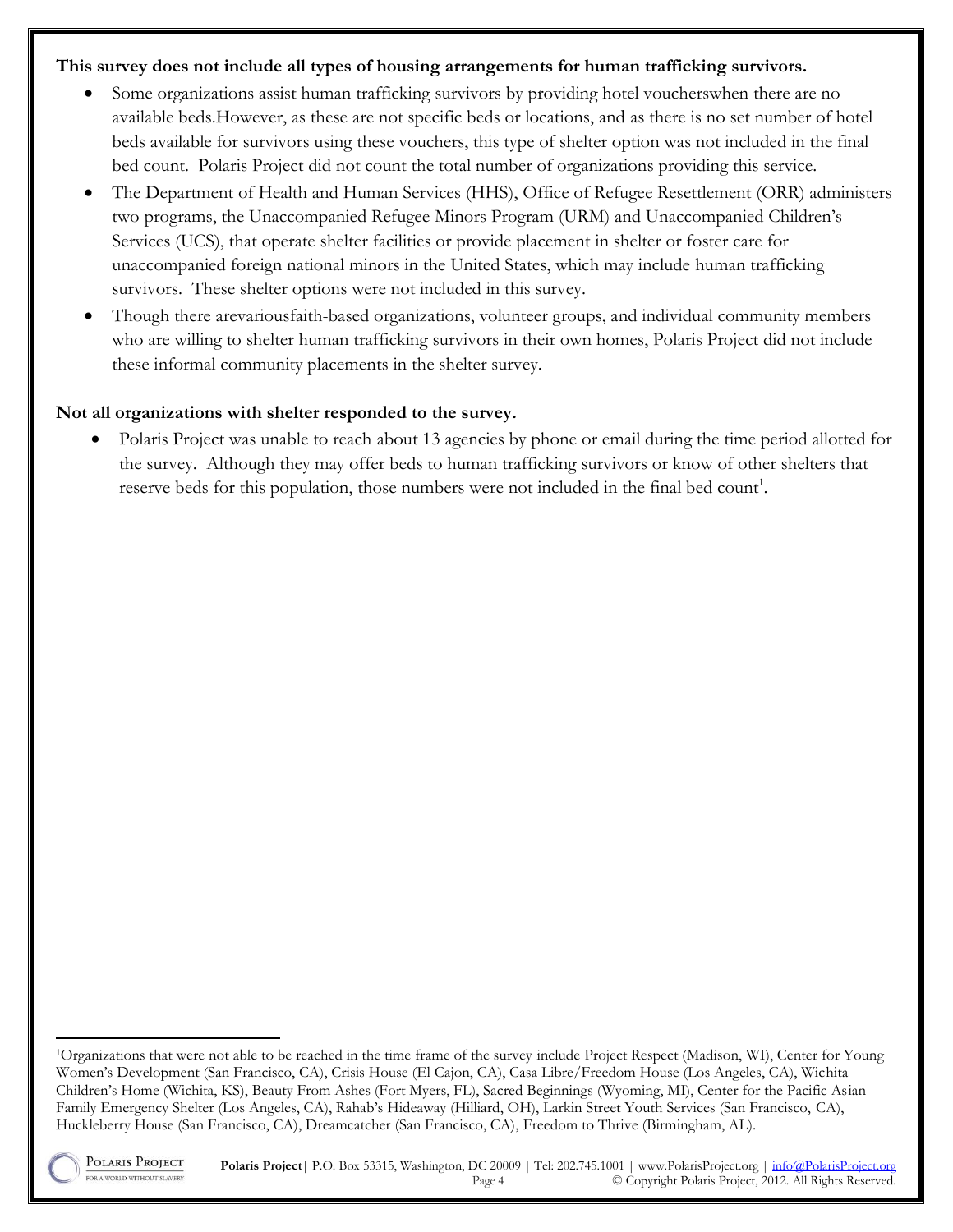### **FINDINGS**

# **Beds Exclusively Designated for Human Trafficking Survivors = 529**

These beds are specifically and exclusively designated for human trafficking survivors, and they would remain empty if not used by this population. Individuals who are survivorsof other crimes or are in need of shelter for other reasons would not be eligible for these beds.

- **50** organizations in the United States offer beds that fallinto this category.
- **22** of these organizations areable to serve both sex and labor trafficking survivors in the shelter, while the remaining **28** organizations offered beds solely for sex trafficking survivors.
- **0** beds are exclusively designated for labor trafficking survivors.
- **348** of these beds (approximately 66%) are restricted to sex trafficking survivors, leaving only **181** beds available to labor trafficking survivors.
- **117** beds are available to male survivors, though only **2** of those are exclusively designated for males.
- **28** states did not have any beds exclusively for human trafficking survivors.
- **10** organizations contacted during this survey offer hotel vouchers or hotel points on a limited basis to human trafficking survivors as an alternative to emergency shelter.

# **Total Beds for Trafficking Survivors = 1,644**

These beds are located in shelters that are part of single-issue anti-trafficking organizations or organizations that have a human trafficking-specific program, funding stream, and/or specific beds in their shelter designated for human trafficking survivors. Shelters included in this count may focus on other vulnerable populations in addition to human trafficking survivors.

- **75** organizations in the United States and U.S. territories offer shelter beds that fallinto this category.
- **42** of these organizations areable to serve both sex and labor trafficking survivors in the shelter, while the other **33** organizations offer beds solely for sex trafficking survivors.
- This category includes the **529** beds designated exclusively for human trafficking survivors noted above.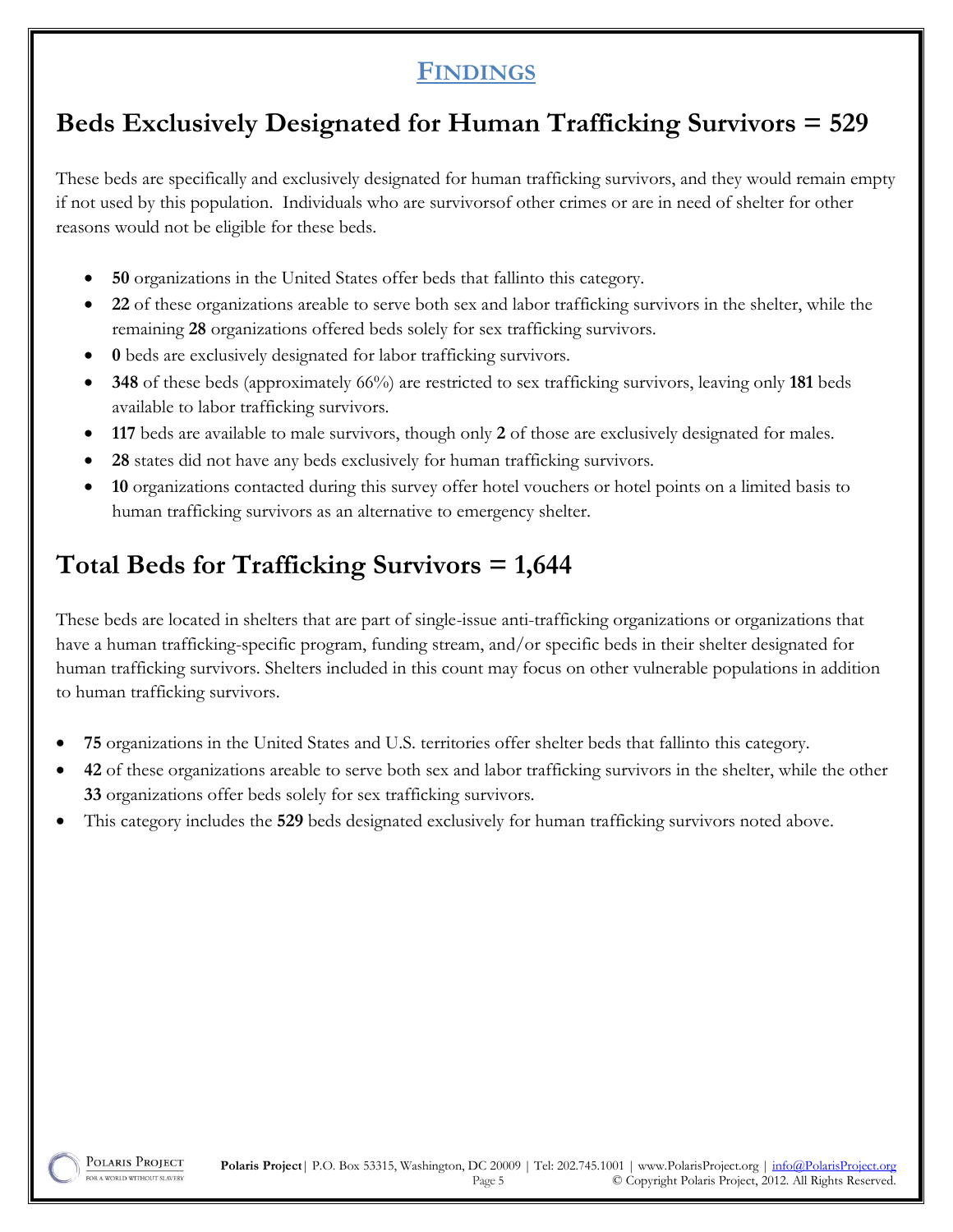### **EXCLUSIVE HUMAN TRAFFICKING BEDS**

The following charts show the distribution of these shelter beds according to survivor populations served.

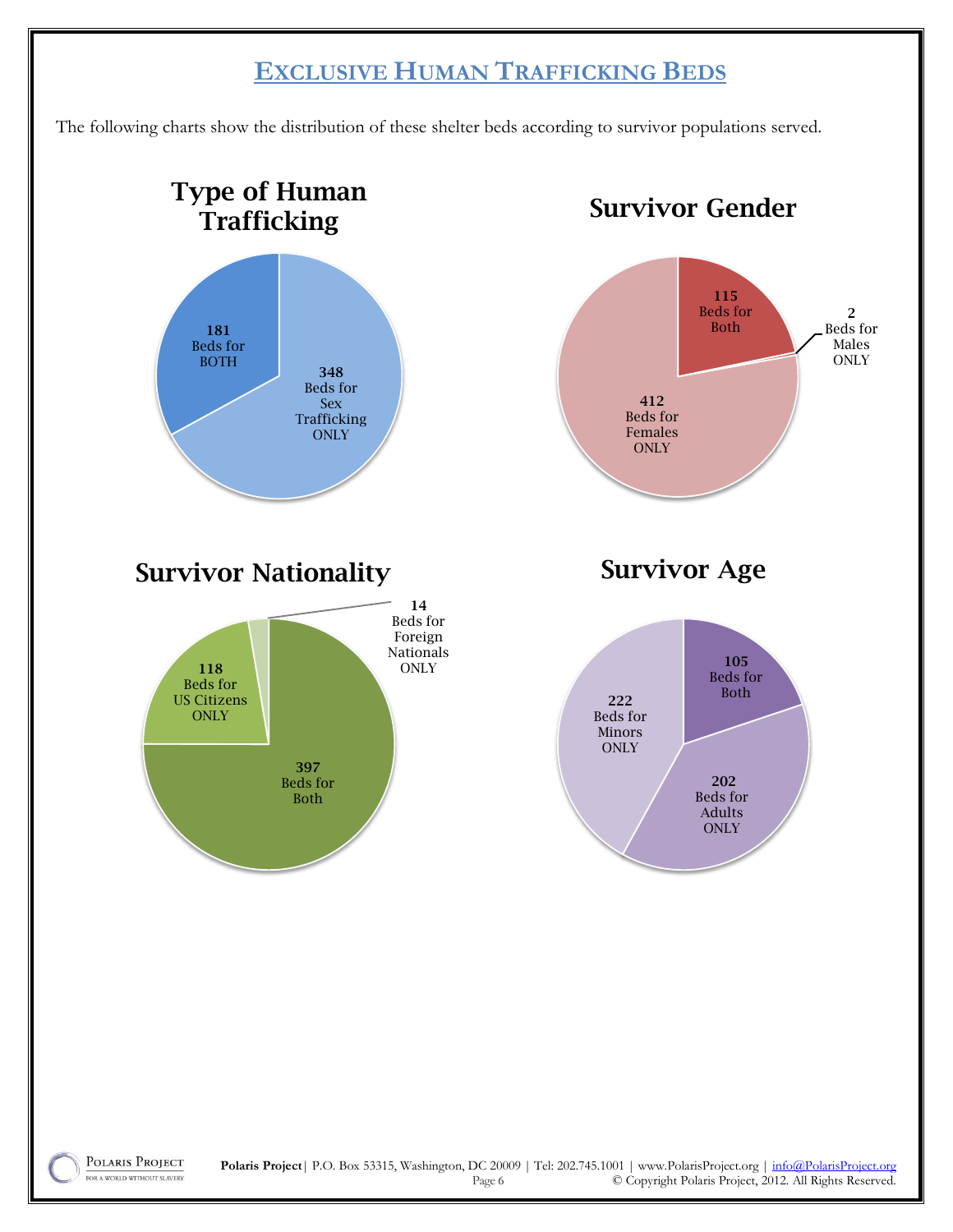## **ALL HUMAN TRAFFICKING BEDS**

The following charts show the distribution of these shelter beds according to survivor populations served.

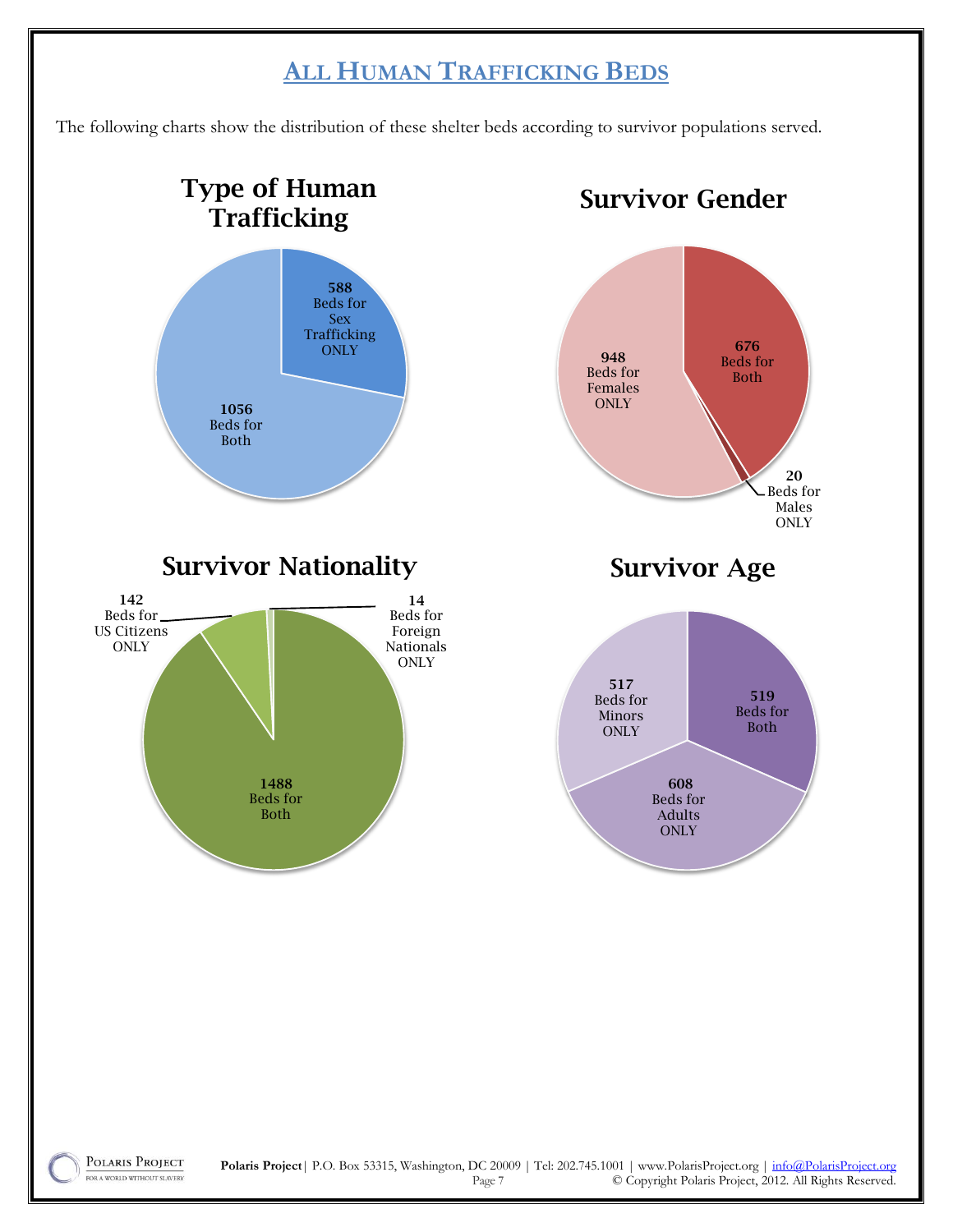## **LOCATION OF SHELTER BEDS FOR HUMAN TRAFFICKING SURVIVORS**

The following map<sup>2</sup> identifies the approximate locations of the organizations providing shelter beds for survivors of human trafficking. The pink points on the map correspond to the shelters that contain beds exclusively for trafficking survivors.

Please note that this map does not include two anti-trafficking shelters located in Hawaii and Guam.



FOR A WORLD WITHOUT SLAVERY

**Polaris Project**| P.O. Box 53315, Washington, DC 20009 | Tel: 202.745.1001 | www.PolarisProject.org | info@PolarisProject.org Page 8 © Copyright Polaris Project, 2012. All Rights Reserved.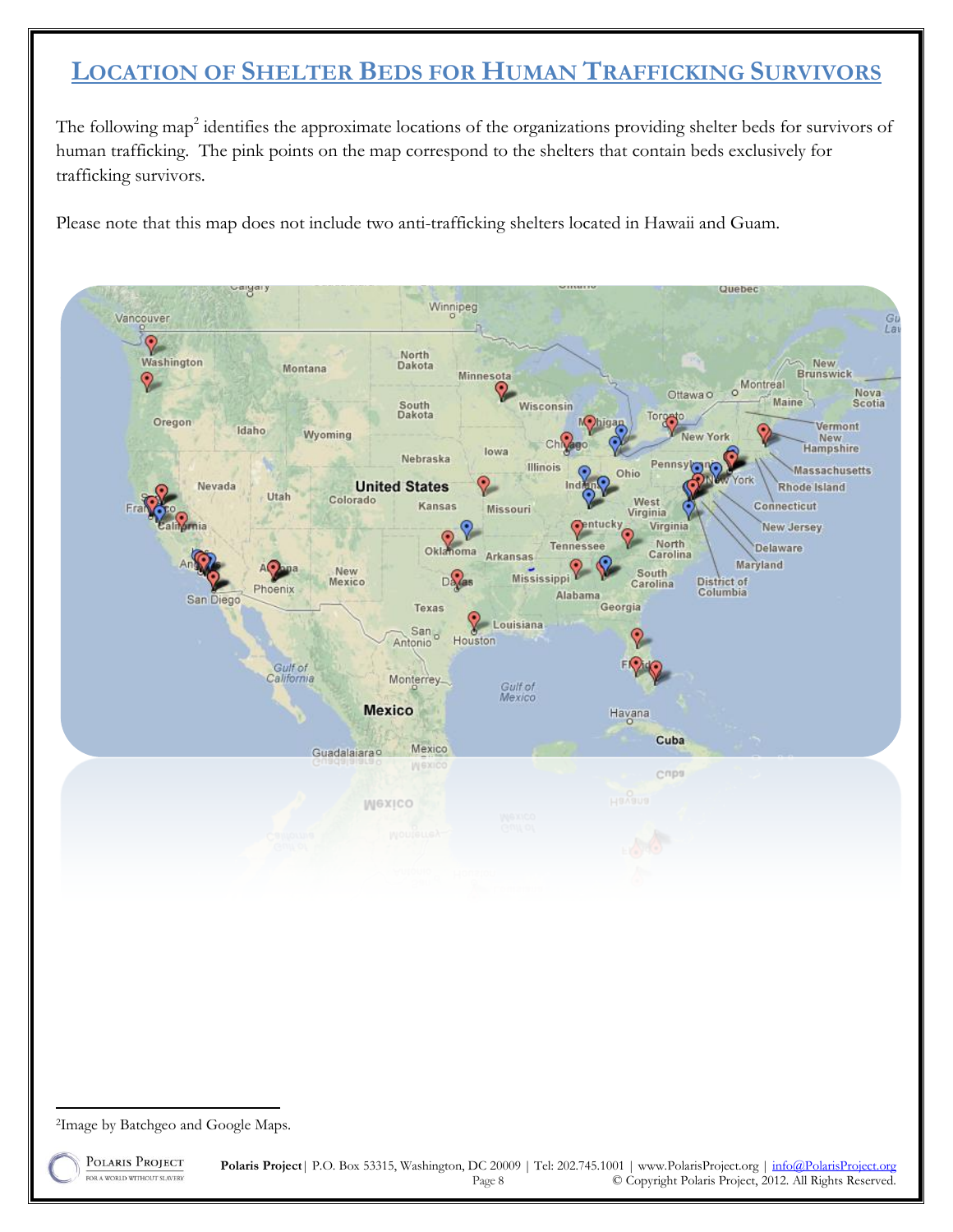The following table shows the full list of organizations with shelter beds for human trafficking survivors. The matrix contains shaded cellsif the corresponding survivor populations are eligible for the beds at each organization.The second to last column on the right identifies which organizations offer all or some oftheir shelter beds exclusively and specifically to human trafficking survivors. The numbers of exclusive beds are indicated in parenthesis. *Note: this matrix does not depict the full range of populations served by each organization, only those eligible for shelter.*

| <b>State</b>    | City        | Organization                                                                    | <b>U.S.</b><br>Citizen | Foreign<br><b>National</b> | Male | Female | <b>Adult</b> | Minor | <b>Exclusive?</b> | $#$ of<br><b>Beds</b> |
|-----------------|-------------|---------------------------------------------------------------------------------|------------------------|----------------------------|------|--------|--------------|-------|-------------------|-----------------------|
| AL              | Birmingham  | The Wellhouse                                                                   |                        |                            |      |        |              |       | ★                 | 10                    |
|                 | Laveen      | Momma's House                                                                   |                        |                            |      |        |              |       | $\star$ (3)       | $\, 8$                |
| $A\overline{Z}$ | Phoenix     | <b>Dignity House</b><br>Catholic Charities                                      |                        |                            |      |        |              |       | ★                 | $\, 8$                |
|                 | Phoenix     | <b>Streetlight Phoenix</b>                                                      |                        |                            |      |        |              |       | ★                 | 48                    |
|                 | Phoenix     | Phoenix Dream Center<br>The Rescue Project                                      |                        |                            |      |        |              |       | $\bigstar$        | 12                    |
|                 | Anaheim     | Salvation Army<br>Network of Emergency<br><b>Trafficking Services</b><br>(NETS) |                        |                            |      |        |              |       | ★                 | $\overline{3}$        |
|                 | Fresno      | Fresno EOC<br>Sanctuary for Youth                                               |                        |                            |      |        |              |       | $\star$ (4)       | 40                    |
|                 | Los Angeles | Children of the Night                                                           |                        |                            |      |        |              |       | $\bigstar$        | 24                    |
| CA              | Los Angeles | Coalition to Abolish<br>Slavery & Trafficking<br>(CAST)                         |                        |                            |      |        |              |       | ★                 | 9                     |
|                 | Los Angeles | Dream Center<br>Project Hope                                                    |                        |                            |      |        |              |       | $\bigstar$        | 30                    |
|                 | Oakland     | F.A.C.E.S.S. of Slavery<br>(partner of New Day<br>for Children) <sup>3</sup>    |                        |                            |      |        |              |       | ★                 | 15                    |
|                 | Orange      | Women's Transitional<br><b>Living Center</b>                                    |                        |                            |      |        |              |       |                   | 50                    |
|                 | Morgan Hill | <b>Community Solutions</b>                                                      |                        |                            |      |        |              |       |                   | 14                    |

#### **ORGANIZATIONS OFFERING BEDS FOR HUMAN TRAFFICKING SURVIVORS**

POLARIS PROJECT FOR A WORLD WITHOUT SLAVERY

l <sup>3</sup> This organization has a total of 200 beds, but only 15 of those beds were immediately available for use at the time of this survey.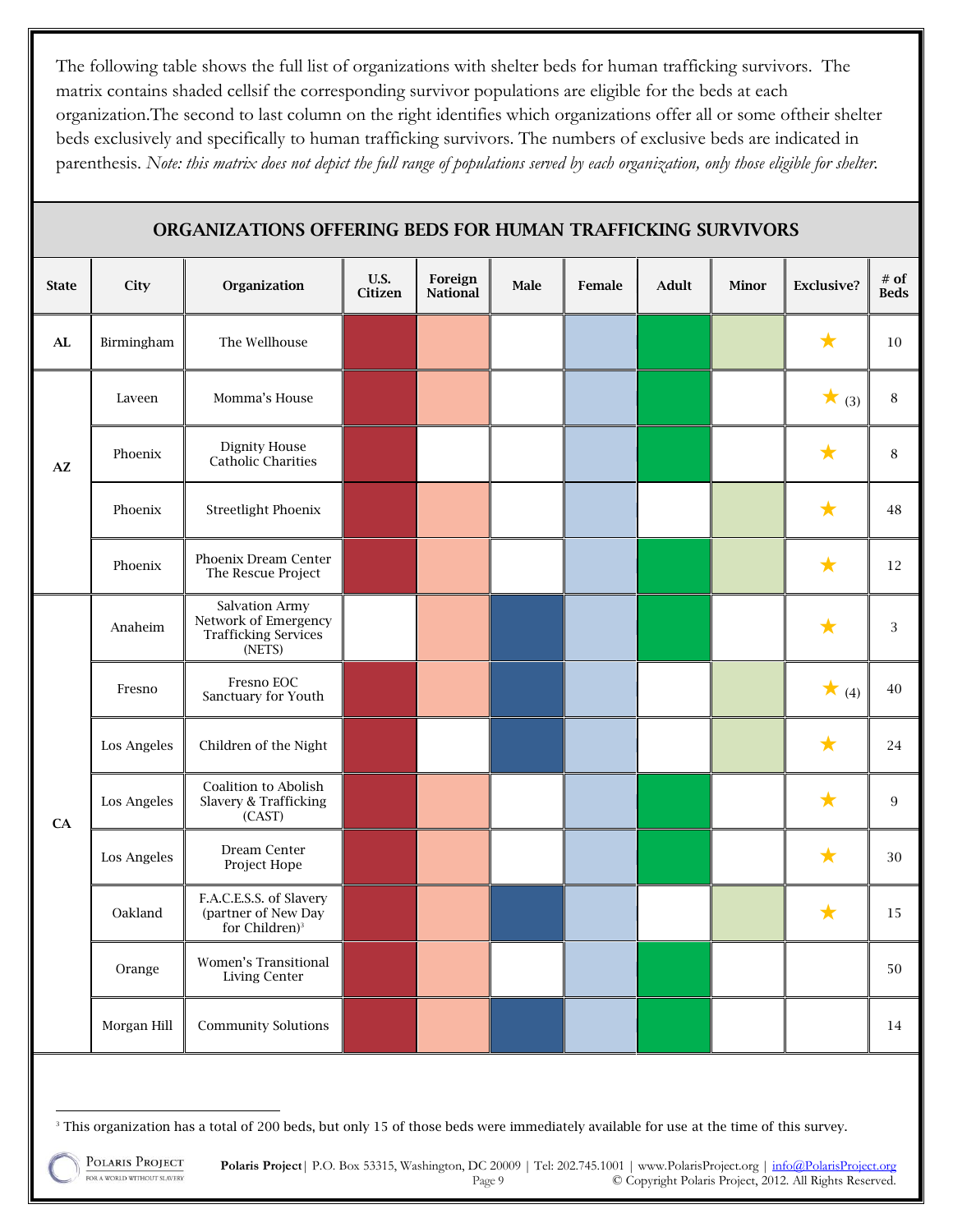|                        |                    |                                                         | <b>U.S.</b> | Foreign         |      |        |       |       |                   | $#$ of         |
|------------------------|--------------------|---------------------------------------------------------|-------------|-----------------|------|--------|-------|-------|-------------------|----------------|
| <b>State</b>           | City               | Organization                                            | Citizen     | <b>National</b> | Male | Female | Adult | Minor | <b>Exclusive?</b> | <b>Beds</b>    |
|                        | Riverside          | Operation Safehouse                                     |             |                 |      |        |       |       |                   | 59             |
|                        | Sacramento         | Courage House                                           |             |                 |      |        |       |       | $\bigstar$        | 6              |
|                        | Sacramento         | My Sister's House                                       |             |                 |      |        |       |       |                   | 6              |
|                        | Sacramento         | W.E.A.V.E., Inc.                                        |             |                 |      |        |       |       | $\star$ (5)       | $41\,$         |
|                        | San Diego          | <b>Bilateral Safety</b><br>Corridor Coalition<br>(BSCC) |             |                 |      |        |       |       | $\bigstar$        | 6              |
|                        | San Diego          | Generate Hope                                           |             |                 |      |        |       |       | $\bigstar$        | 6              |
| CA                     | San Diego          | San Diego Youth and<br><b>Community Services</b>        |             |                 |      |        |       |       |                   | 20             |
|                        | San Diego          | SDS Hope House                                          |             |                 |      |        |       |       | $\bigstar$        | 5              |
|                        | San<br>Francisco   | Asian Women's Shelter                                   |             |                 |      |        |       |       |                   | 15             |
|                        | San<br>Francisco   | Freedom House                                           |             |                 |      |        |       |       | $\bigstar$        | $\,8\,$        |
|                        | San Jose           | Next Door Solutions to<br>Domestic Violence             |             |                 |      |        |       |       |                   | 21             |
|                        | Santa Ana          | <b>Community Service</b><br>Programs, Inc. (CSP)        |             |                 |      |        |       |       | $\bigstar$        | $\,1$          |
|                        | Van Nuys           | Mary Magdalene<br>Project                               |             |                 |      |        |       |       |                   | $\,6\,$        |
| $\mathbf{D}\mathbf{C}$ | Washington         | Polaris Project                                         |             |                 |      |        |       |       | $\bigstar$        | $\,$ 6 $\,$    |
|                        | Washington         | Sasha Bruce Network                                     |             |                 |      |        |       |       | $\star$ (2)       | 45             |
|                        | Clermont           | Dream Home<br>Run for Freedom                           |             |                 |      |        |       |       | $\bigstar$        | 10             |
| ${\bf FL}$             | Estero             | Wings of Shelter                                        |             |                 |      |        |       |       | $\bigstar$        | $\overline{4}$ |
|                        | Fort<br>Lauderdale | Calvary Chapel                                          |             |                 |      |        |       |       | $\bigstar$        | $\,6\,$        |
|                        |                    |                                                         |             |                 |      |        |       |       |                   |                |

POLARIS PROJECT FOR A WORLD WITHOUT SLAVERY

**Polaris Project**| P.O. Box 53315, Washington, DC 20009 | Tel: 202.745.1001 | www.PolarisProject.org | info@PolarisProject.org Page 10 © Copyright Polaris Project, 2012. All Rights Reserved.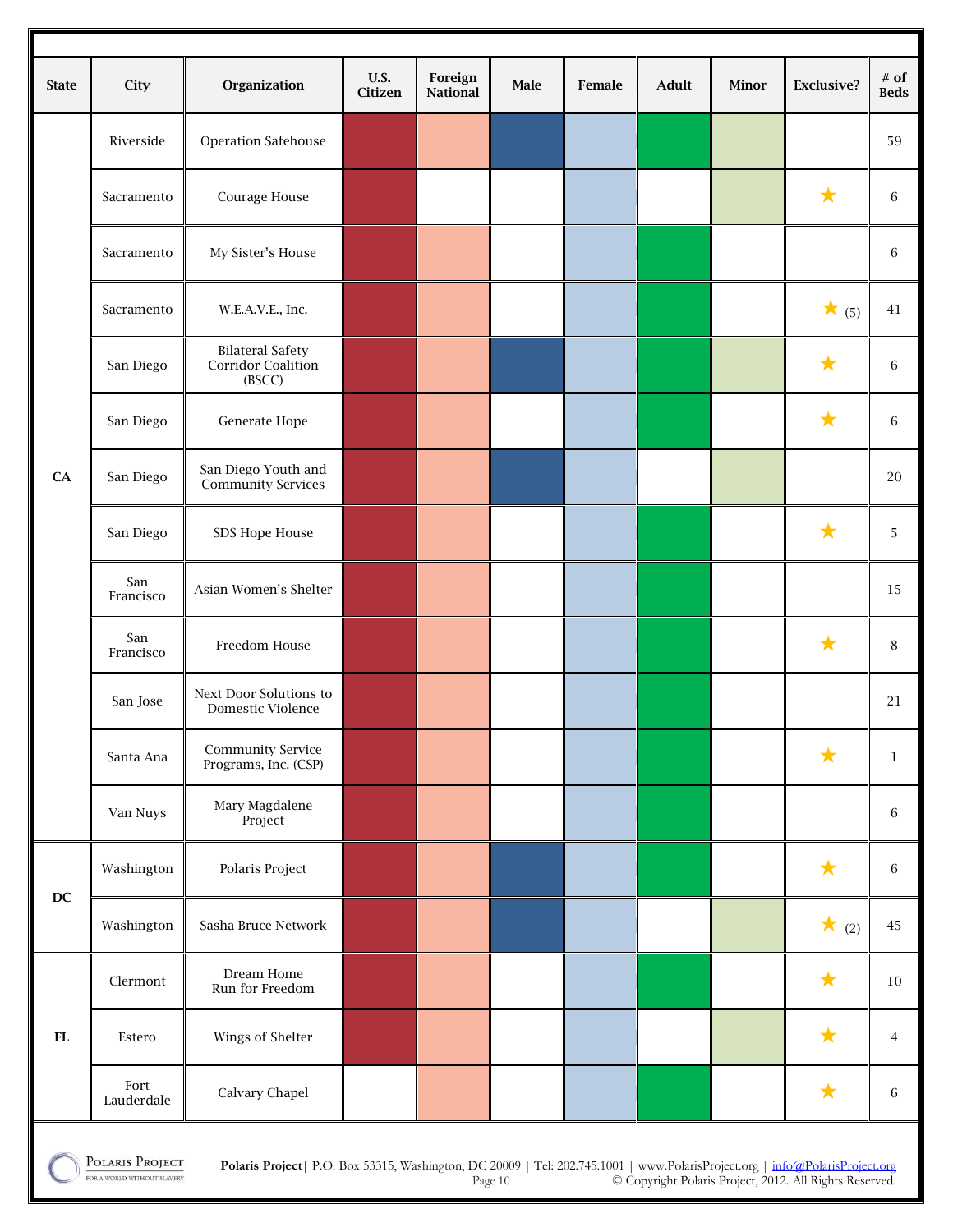| <b>State</b>  | City                                                                                                                                                                                                                                               | Organization                                      | <b>U.S.</b><br>Citizen | Foreign<br><b>National</b> | Male | Female | Adult | <b>Minor</b> | <b>Exclusive?</b> | $#$ of<br><b>Beds</b> |
|---------------|----------------------------------------------------------------------------------------------------------------------------------------------------------------------------------------------------------------------------------------------------|---------------------------------------------------|------------------------|----------------------------|------|--------|-------|--------------|-------------------|-----------------------|
| <b>FL</b>     | Miami                                                                                                                                                                                                                                              | Kristi House                                      |                        |                            |      |        |       |              | $\bigstar$        | 6                     |
|               | Atlanta                                                                                                                                                                                                                                            | Wellspring Living                                 |                        |                            |      |        |       |              | $\star$ (14)      | 51                    |
| GA            | Atlanta                                                                                                                                                                                                                                            | Out of Darkness                                   |                        |                            |      |        |       |              |                   | $\overline{7}$        |
|               | Peachtree<br>City                                                                                                                                                                                                                                  | Living Water for Girls                            |                        |                            |      |        |       |              | $\bigstar$        | 10                    |
| Guam          | Saipan                                                                                                                                                                                                                                             | GumaEsperansa -<br>Karidat                        |                        |                            |      |        |       |              |                   | 11                    |
| H             | Honolulu                                                                                                                                                                                                                                           | Pacific Alliance to Stop<br>Slavery (PASS)        |                        |                            |      |        |       |              | $\bigstar$        | $\,8\,$               |
| ${\rm I\!L}$  | Chicago                                                                                                                                                                                                                                            | Salvation Army<br>Promise House (Anne's<br>House) |                        |                            |      |        |       |              | $\bigstar$        | 8                     |
| IN            | Indianapolis                                                                                                                                                                                                                                       | The Julian Center                                 |                        |                            |      |        |       |              |                   | 85                    |
|               | Louisville                                                                                                                                                                                                                                         | The Center for Women<br>and Families              |                        |                            |      |        |       |              |                   | 76                    |
| KY            | Louisville                                                                                                                                                                                                                                         | Catholic Charities of<br>Louisville               |                        |                            |      |        |       |              | $\bigstar$        | 24                    |
|               | Covington                                                                                                                                                                                                                                          | Women's Crisis Center                             |                        |                            |      |        |       |              |                   | 27                    |
| <b>MA</b>     | Arlington                                                                                                                                                                                                                                          | Germaine Lawrence                                 |                        |                            |      |        |       |              | $\star$ (8)       | $77 \,$               |
|               | Quincy                                                                                                                                                                                                                                             | Josephine Bakhita<br>House                        |                        |                            |      |        |       |              | ★                 | 3                     |
| MD            | Baltimore                                                                                                                                                                                                                                          | The Samaritan Woman                               |                        |                            |      |        |       |              | ★                 | $10\,$                |
|               | Baltimore                                                                                                                                                                                                                                          | TurnAround                                        |                        |                            |      |        |       |              | $\star$ (4)       | 13                    |
| $\bf{MI}$     | Detroit                                                                                                                                                                                                                                            | Alternatives for Girls                            |                        |                            |      |        |       |              |                   | 24                    |
|               | Grand<br>Rapids                                                                                                                                                                                                                                    | Wedgewood Christian<br>Services                   |                        |                            |      |        |       |              | $\bigstar$        | 12                    |
| $\textbf{MN}$ | St. Paul                                                                                                                                                                                                                                           | <b>Breaking Free</b>                              |                        |                            |      |        |       |              | $\bigstar$        | $30\,$                |
|               | POLARIS PROJECT<br>Polaris Project   P.O. Box 53315, Washington, DC 20009   Tel: 202.745.1001   www.PolarisProject.org   info@PolarisProject.org<br>FOR A WORLD WITHOUT SLAVERY<br>© Convright Polaris Project 2012 All Rights Reserved<br>Daoe 11 |                                                   |                        |                            |      |        |       |              |                   |                       |

ī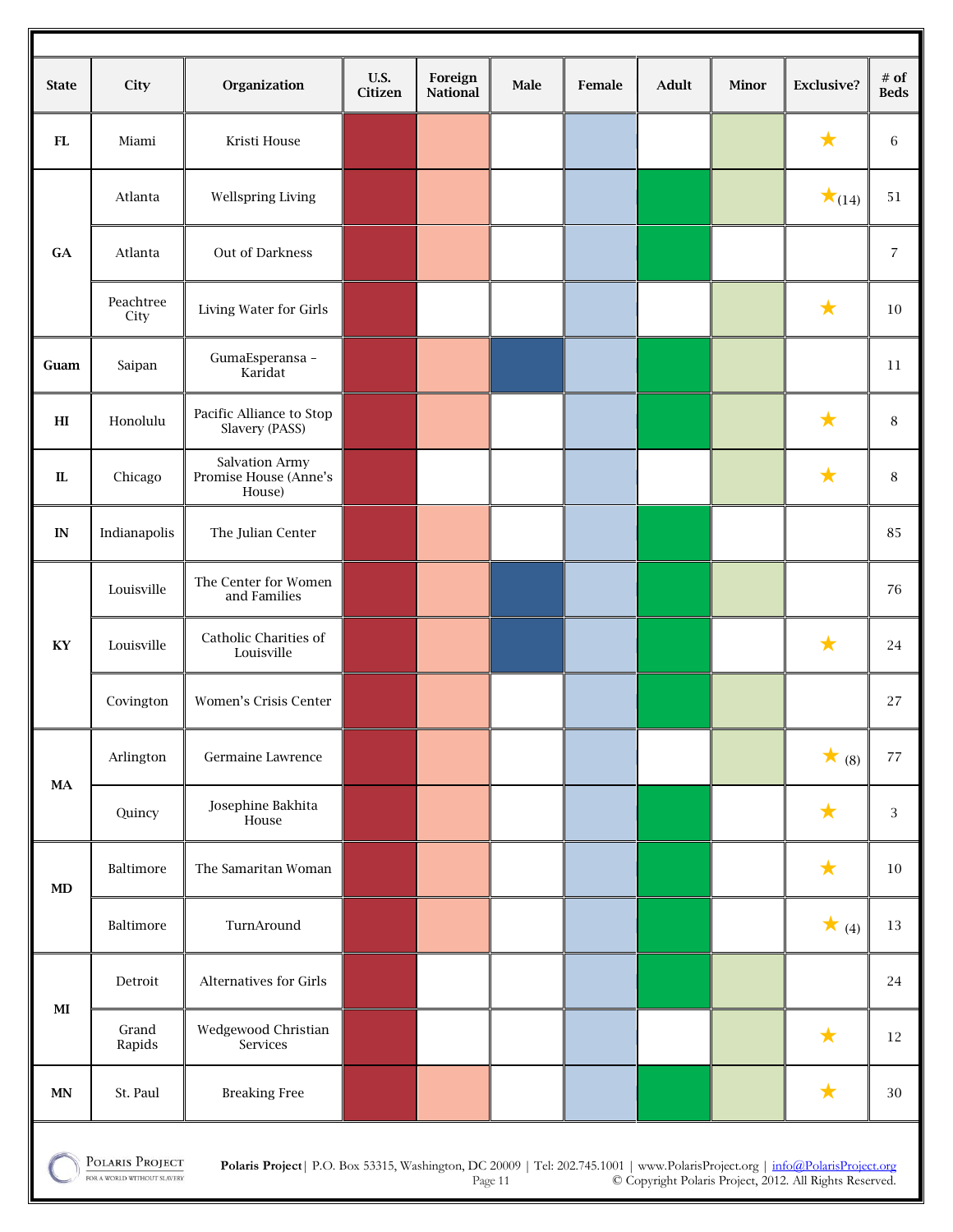| <b>State</b>               | City                | Organization                                             | <b>U.S.</b><br>Citizen | Foreign<br><b>National</b> | Male | Female | Adult | Minor | <b>Exclusive?</b> | $#$ of<br><b>Beds</b> |
|----------------------------|---------------------|----------------------------------------------------------|------------------------|----------------------------|------|--------|-------|-------|-------------------|-----------------------|
| <b>MN</b>                  | St. Paul            | Catholic Charities of<br>St. Paul & Minneapolis          |                        |                            |      |        |       |       | $\bigstar$        | 12                    |
| MO&<br>KS                  | Kansas City         | Veronica's Voice                                         |                        |                            |      |        |       |       | $\bigstar$        | 6                     |
| $\bf NC$                   | Asheville           | Hope House                                               |                        |                            |      |        |       |       | $\bigstar$        | 4                     |
|                            | Buffalo             | <b>International Institute</b><br>of Buffalo             |                        |                            |      |        |       |       | $\bigstar$        | 12                    |
|                            | <b>Forest Hills</b> | Lifeway Network                                          |                        |                            |      |        |       |       | $\bigstar$        | 5                     |
|                            | New York            | Girls Education &<br><b>Mentoring Services</b><br>(GEMS) |                        |                            |      |        |       |       | $\bigstar$        | 15                    |
| $\boldsymbol{\mathsf{NY}}$ | New York            | Jewish Childcare<br>Association, Gateways<br>Program     |                        |                            |      |        |       |       | $\bigstar$        | 14                    |
|                            | New York            | New York Asian<br>Women's Shelter                        |                        |                            |      |        |       |       |                   | 40                    |
|                            | New York            | Safe Horizon<br>Streetwork Project                       |                        |                            |      |        |       |       |                   | 24                    |
|                            | New York            | <b>Sanctuary For Families</b>                            |                        |                            |      |        |       |       | $\star$ (2)       | $\sqrt{46}$           |
|                            | White Plains        | My Sister's Place                                        |                        |                            |      |        |       |       |                   | 33                    |
| OH                         | Cincinnati          | YWCA of Greater<br>Cincinnati                            |                        |                            |      |        |       |       |                   | 88                    |
|                            | Toledo              | Second Chance Toledo                                     |                        |                            |      |        |       |       |                   | $\,9$                 |
|                            | Oklahoma<br>City    | All Things New                                           |                        |                            |      |        |       |       | $\star$           | $\,6\,$               |
| OK                         | Tulsa               | Bay Spring Villa                                         |                        |                            |      |        |       |       |                   | 23                    |
| ${\bf OR}$                 | Portland            | <b>Janus Youth Programs</b>                              |                        |                            |      |        |       |       | $\star$ (7)       | 19                    |
| $\mathbf{PA}$              | Philadelphia        | Covenant House -<br>Philadelphia                         |                        |                            |      |        |       |       |                   | 52                    |
|                            |                     |                                                          |                        |                            |      |        |       |       |                   |                       |

POLARIS PROJECT FOR A WORLD WITHOUT SLAVERY

**Polaris Project**| P.O. Box 53315, Washington, DC 20009 | Tel: 202.745.1001 | www.PolarisProject.org | info@PolarisProject.org Page 12 © Copyright Polaris Project, 2012. All Rights Reserved.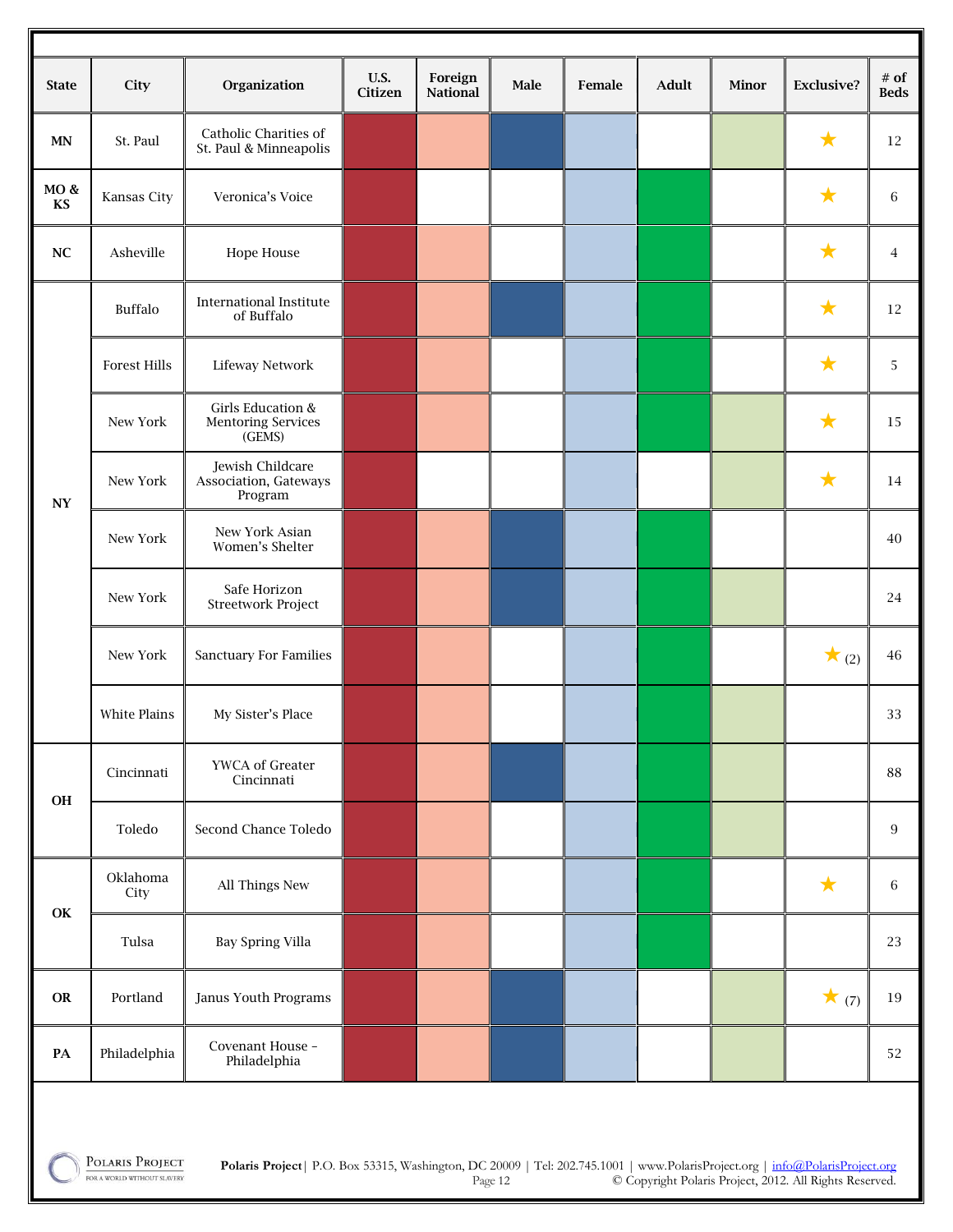| <b>State</b>           | City             | Organization                        | U.S.<br>Citizen   | Foreign<br>National | Male | Female | Adult | Minor | Exclusive?   | $\#$ of<br><b>Beds</b> |
|------------------------|------------------|-------------------------------------|-------------------|---------------------|------|--------|-------|-------|--------------|------------------------|
| $\mathbf{PA}$          | Philadelphia     | Dawn's Place                        |                   |                     |      |        |       |       | $\star$      | $\,9$                  |
|                        | York             | YWCA - York                         |                   |                     |      |        |       |       |              | 45                     |
| <b>TN</b>              | Nashville        | Magdalene - Thistle<br>$\rm{Farms}$ |                   |                     |      |        |       |       | $\star$      | $22\,$                 |
|                        | Dallas           | Mosaic Family Services              |                   |                     |      |        |       |       | $\star$      | $24\,$                 |
| <b>TX</b>              | ${\it Houston}$  | Hope House                          |                   |                     |      |        |       |       | $\star$      | $12\,$                 |
|                        | ${\rm Fair fax}$ | Artemis House                       |                   |                     |      |        |       |       |              | $34\,$                 |
| $\mathbf{V}\mathbf{A}$ | Manassas         | Youth for Tomorrow                  |                   |                     |      |        |       |       |              | $20\,$                 |
|                        | Richmond         | Safe Harbor                         |                   |                     |      |        |       |       |              | $\,8\,$                |
| $\mathbf{W}\mathbf{A}$ | Seattle          | Youthcare                           |                   |                     |      |        |       |       | $\star$ (11) | $38\,$                 |
|                        |                  |                                     | <b>Total Beds</b> |                     |      |        |       |       | 1,644        |                        |
|                        |                  |                                     |                   |                     |      |        |       |       |              |                        |
|                        |                  |                                     |                   |                     |      |        |       |       |              |                        |
|                        |                  |                                     |                   |                     |      |        |       |       |              |                        |
|                        |                  |                                     |                   |                     |      |        |       |       |              |                        |
|                        |                  |                                     |                   |                     |      |        |       |       |              |                        |
|                        |                  |                                     |                   |                     |      |        |       |       |              |                        |
|                        |                  |                                     |                   |                     |      |        |       |       |              |                        |
|                        |                  |                                     |                   |                     |      |        |       |       |              |                        |